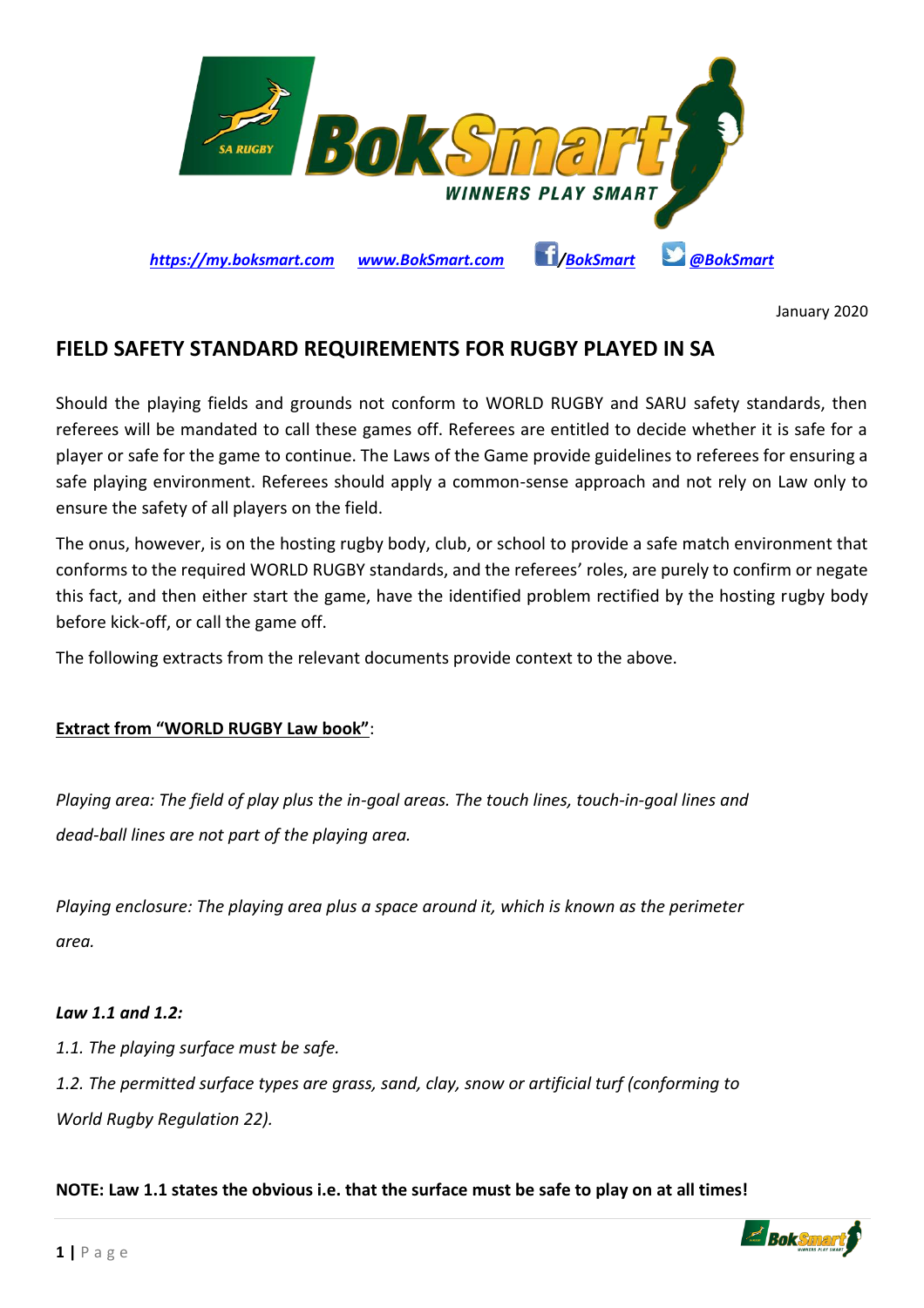## **Law 1.3:**

*1.3. The dimensions of the playing area shown in the ground diagram.*

| <b>Dimensions</b>   | <b>Field of play length</b> | <b>In-goal length</b> | <b>Width</b> |
|---------------------|-----------------------------|-----------------------|--------------|
| Maximum<br>(metres) | 100                         |                       | 70           |
| Minimum (metres)    | 94                          | O                     | 68           |

**NOTE: Law 1.3 allows you therefore to adjust your field width or length accordingly to meet the safety criteria required; it specifies "does not exceed", but does not mention anything further about not being able to adjust field length or width accordingly. So if needs be, for example, you could potentially shift the touchline slightly inwards to meet the requirements.**

*1.3 (b). Any variations to these dimensions must be approved by the relevant union for domestic competitions or World Rugby for international matches.*

*1.3 (e). The perimeter area should not be less than five metres wide where practicable.*

**NOTE: In keeping with the above suggestion regarding Law 1.3 stipulates that one should try and keep these adjustments practical and minimal, and as close as possible to WORLD RUGBY Law dimensions. However, if this remains a safety risk, the field size can be adjusted more to create sufficient space away from dangerous objects or structures, especially in school and club matches.**

## *OBJECTIONS TO THE GROUND*

*1.11. Teams must inform the referee of any objections before the match starts.*

*1.12. The referee will attempt to resolve the issues and will not start a match if any part of the ground is considered to be unsafe*

**NOTE: Law 1.11 and 1.12 where either one or both teams object to the safety of the ground, or the referee calls off a match if any part of the ground is considered to be unsafe or dangerous, is perfectly within the Laws of the game**

# **Extract from "Referee's role in controlling the game"**:

*When inspecting the playing enclosure, it is important to study the pitch itself and look for any obviously dangerous aspects that may be prevalent. The pitch may, for example, be too hard, i.e. stone or gravel; or there may be potholes, which could pose a risk to players' ankles and feet.*